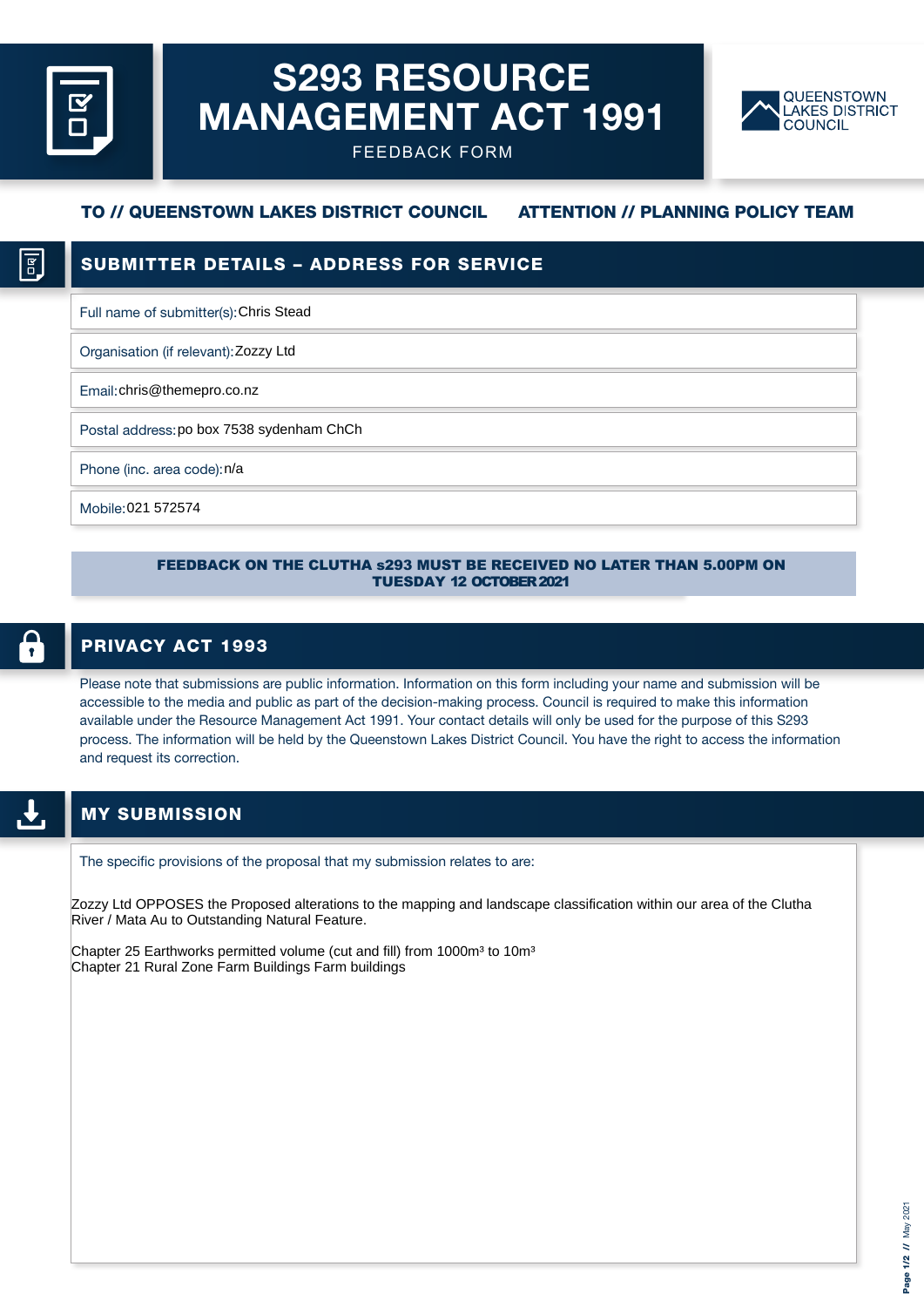### My submission is:

I OPPOSE the proposed alterations to the Clutha / River Mata Au corridor as shown in the proposed Queenstown Lakes district plan, inparticular Chapter 25 and Chapter 21 of this Plan

I wish to be heard in relation to this

*Clearly state whether you SUPPORT or OPPOSE specific parts of the proposal.*

#### Decision sought:

I would like any changes to the plan that affect my present rights as a landowner to be considered case by case, not as a 'one size fits all' block

I would like to retain my right to be able to build a farm building (up to 100m3)

I would like to reatin my right to be able to do earthworks up to 1000M3

#### Reasons for my submission:

please see, Attachment 1 by Chris Stead

# SIGNATURE OF SUBMITTER

### Signature of submitter: Chris Stead

Date: 02/10/2021

*Person making the submission, or authorised to sign on behalf of an organisation making the submission.*





 $\sum_{i=1}^{n}$ 

Private Bag 50072, Queenstown 9348 10 Gorge Road, Queenstown 9300 47 Ardmore Street, Wānaka

P: QUEENSTOWN 03 441 0499 P: WĀNAKA 03 443 0024 E: services@qldc.govt.nz W: www.qldc.govt.nz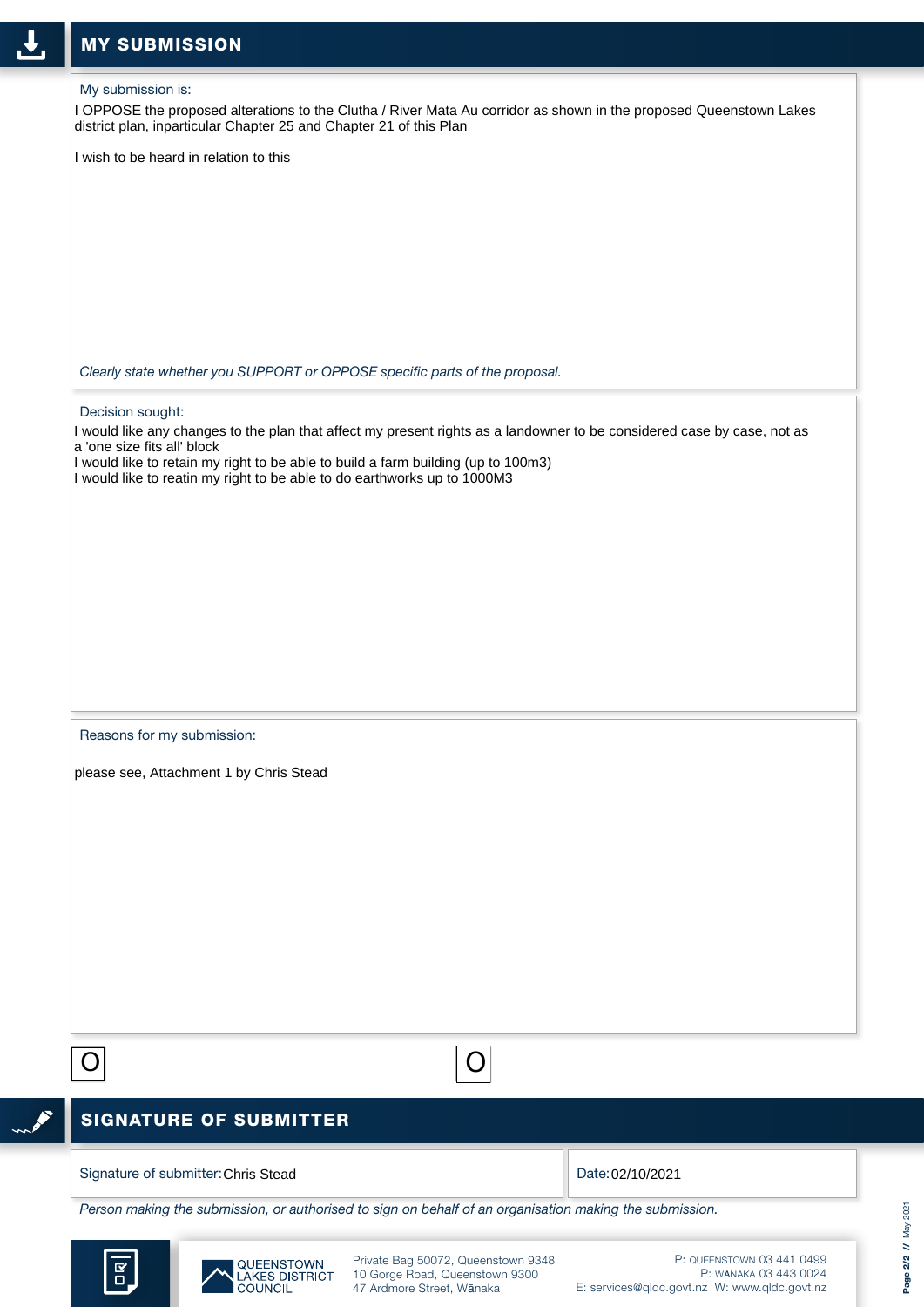# **Attachment 1 – Submission by Chris Stead**

The property this submission relates to is located at 171 Church Road, Luggate (legally described as Section 6 SO 489559). The site measures 1.76 hectares and lies between Church Road to the south east and the Clutha River to the north west with the historic Red Bridge located approximately 140m to the north east.

The property contained a residential dwelling for approx. 70 years. Before it was subject to a compulsory crown purchase circa 2010, and the dwelling was demolished by Contact Energy in readiness for a Hydro Electric project (which did not go ahead). The bare land was sold back to the original owners minus the house, before recently being on sold to me.

I have 2 other neighbour (both to my west) and both on significantly smaller land holdings. All three properties have been established with dwellings for over 60 years.

After 3 years of planning, I am currently in the final stages of the design of the new house that will re occupy a small portion of this property. I have given this significant thought, with great consideration of the existing landscape values. My planning has considered the exact placement of the proposed dwelling, the retention of significant trees for both landscape integrity, amenity and screening. Consideration to such has been paramount, as to will be the choices of building materials and future planting that will significantly improve the property (which has stood in a state of disregard for many years after the purchase by the crown).

One further note, in re establishing the house, I am also embarking on a significant driveway upgrade that will improve access to both my property and that of my neighbours property, providing 1 crossing point (as opposed to the present 2 crossing points) and also providing significantly better sight lines thus resulting in a much safer solution than is currently in use. I have obtained written approval from Waka Kotahi for these changes within the last 2 months.

The reason I mention both the planning of a replacement house, and the upgrading of access, is that I am on the cusp of undertaking earthworks and future building works that will be massively affected by the proposed change in classification sought by you in Chapters 21 and 25.

The proposed alteration to the landscape classification from ONL to ONF creates overly restrictive rules for earth movements which will hinder this improvement as sanctioned by Waka Kotahi.

The implementation of my rebuild will have minimal negative effects on the natural environment. On the contrary it will serve to bolster biodiversity by the accompanying landscaping and protecting the ecological integrity of the remainder of the landscape, plus that of the adjoining Red Bridge historic reserve, the road side of state highway, as well as the marginal strip of the Mata Au corridor.

As the Council have completed their mapping exercise, it would be beneficial to take a closer look at specific areas and take into consideration relevant environmental limits that should be prescribed at different levels for different circumstances and locations. We would